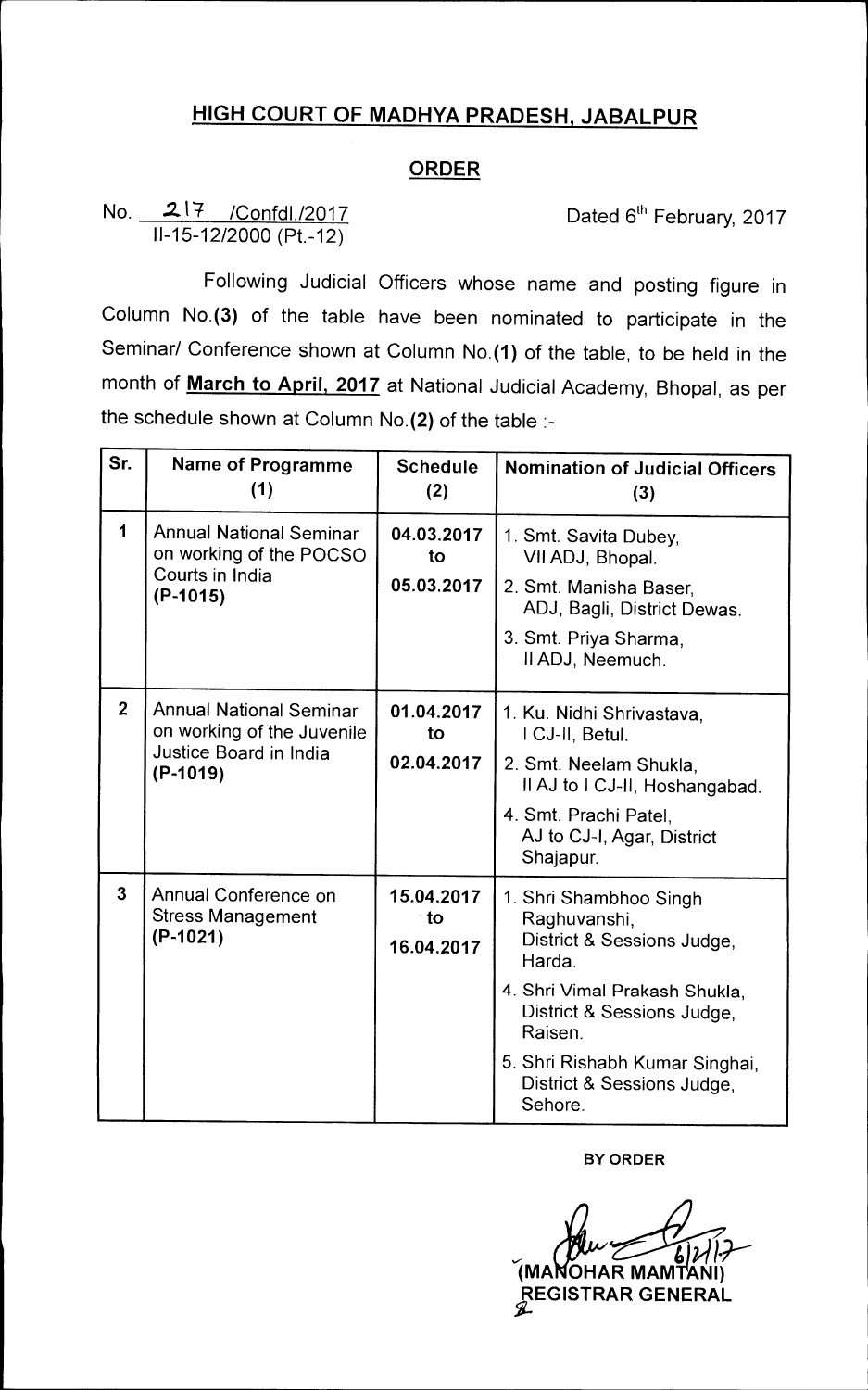Endt. No. 218 / Confdl./2017 Dated 6<sup>th</sup> February, 2017 11-15-12/2000 (Pt.-12)

Copy forwarded to:-

- 1. The Principal Secretary, Government of M.P., Law & Legislative Affairs Department, Vindhyachal Bhawan, Bhopal for information.
- **2.** 
	- 1. Shri Shambhoo Singh Raghuvanshi, District & Sessions Judge, Harda.
	- 2. Shri Vimal Prakash Shukla, District & Sessions Judge, Raisen.
	- 3. Shri Rishabh Kumar Singhai, District & Sessions Judge, Sehore.
	- 4. Smt. Savita Dubey, VII ADJ, Bhopal.
	- 5. Smt. Manisha Baser, ADJ, Bagli, District Dewas.
	- 6. Smt. Priya Sharma, II ADJ, Neemuch.
	- 7. Ku. Nidhi Shrivastava, I CJ-II, Betul.
	- 8. Smt. Neelam Shukla, II AJ to 1 CJ-II, Hoshangabad.
	- 9. Smt. Prachi Patel, AJ to CJ-I, Agar, District Shajapur.

## **The nominated Judicial Officers are directed to attend the Seminar/ Conference as per above mentioned schedule. The nominated Judicial Officers are directed to observe following instructions**

- To intimate the Registry after attending the Seminar / Conference.
- To deposit their dues like lodging, boarding etc. at National Judicial Academy, Bhopal and claim the same in their T.A. Bills, as per rules. Kind attention is also invited to this Registry D.O. No. 657/Confdl/2008, dated 24.06.2008 in this regard.
- To bring Laptop during the Seminar / Conference.
- To send comments/suggestions regarding experience of programme to the Director, MPSJA, Jabalpur.
- To arrange Board Diary in such a manner that no case is listed on the dates, on which they are directed to attend this programme. In case, cases have been fixed for the said dates, Summons should not be issued and if Summons is issued, the parties should be informed about the change in dates. .
- To apprise themselves with the contents of the Joining Instructions available on the NJA website **www.nja.gov.in** and observe the same.
- **3.** The District and Sessions Judge Harda/ Raisen/ Sehore/ Bhopal/ Dewas/ Neemuch/ Betul/ Hoshangabad/ Shajapur for information and necessary action.